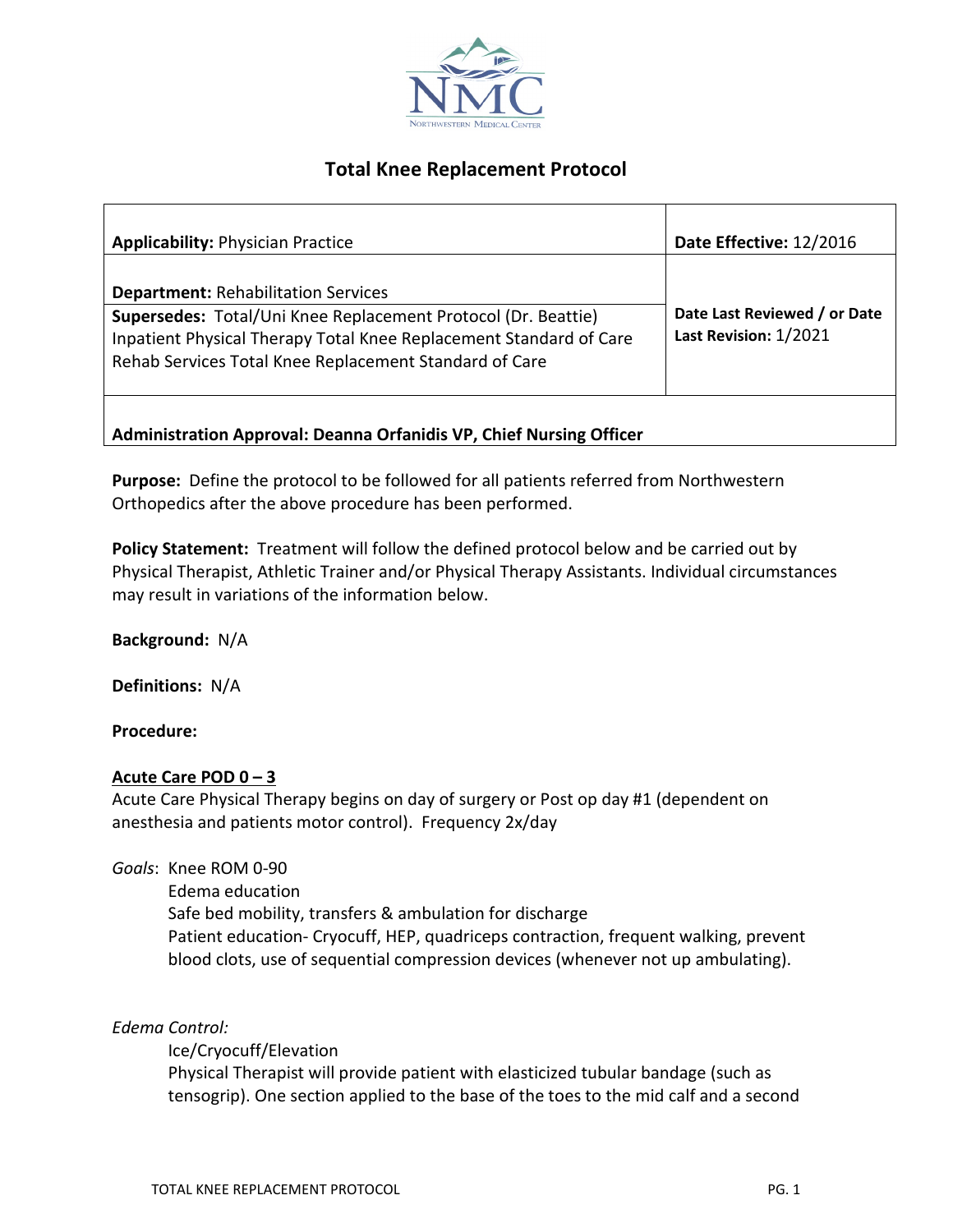

from the mid calf to above the knee. Therapist will size appropriate to the patient and educate in use.

*Gait*:

Expectation that patients are in a chair for breakfast and lunch Ambulation with walker, cane or appropriate assistive device Stair training performed on POD#1 or POD#2

*Exercises*:

(see attached copy at end of document)

*Education:* 

 *Cryocuff, Home Exercise Program, Frequent Walking* 

*Preventing Blood Clots-* Most patients will qualify for the simple use of a baby aspirin and home Venapros (sequential compression device) for prevention of blood clots. Some patients that are at a higher risk of getting a blood clot will require the compression wraps and the use of a medicine called an anticoagulant (blood thinner). Everyone should gently (but frequently) exercise your calf, foot, and ankle muscles to prevent blood clots. Exercise your toes as often as possible. It is quite common to experience some mild to moderate pain at the operative site when you do this. It hurts less if you move your ankles slowly but frequently (every 15 minutes while awake), do ankle pumping exercises, pulling the foot up and pointing it down. The home venapros should be used for the first 30 days after discharge. These will be worn whenever you are not up ambulating. The more you start to move around the better. Getting up for frequent short periods is better than getting up for one long period. You should always be wearing the Venapros at night when going to bed and whenever you are not up walking.

### **Phase One (Post Op Day 4 to Post Op Week 4)**

Outpatient physical therapy will begin on land and/or in the aquatic environment depending on physician direction and/or patient request. Aquatic PT can be considered once the incision is fully healed. Average frequency 2x/wk variations pending objectives & functional status.

*Goals:* Control edema - <2cm difference to uninvolved knee

Full knee extension Gradually increase knee flexion 0-110 Independent quadriceps control evident by strong SLR without lag Independent with ADLs individualized to patient

## *Edema Control:*

Ice/Cryocuff/Elevation Home Venapros Tensogrip (compression)/kinesiotape ESTIM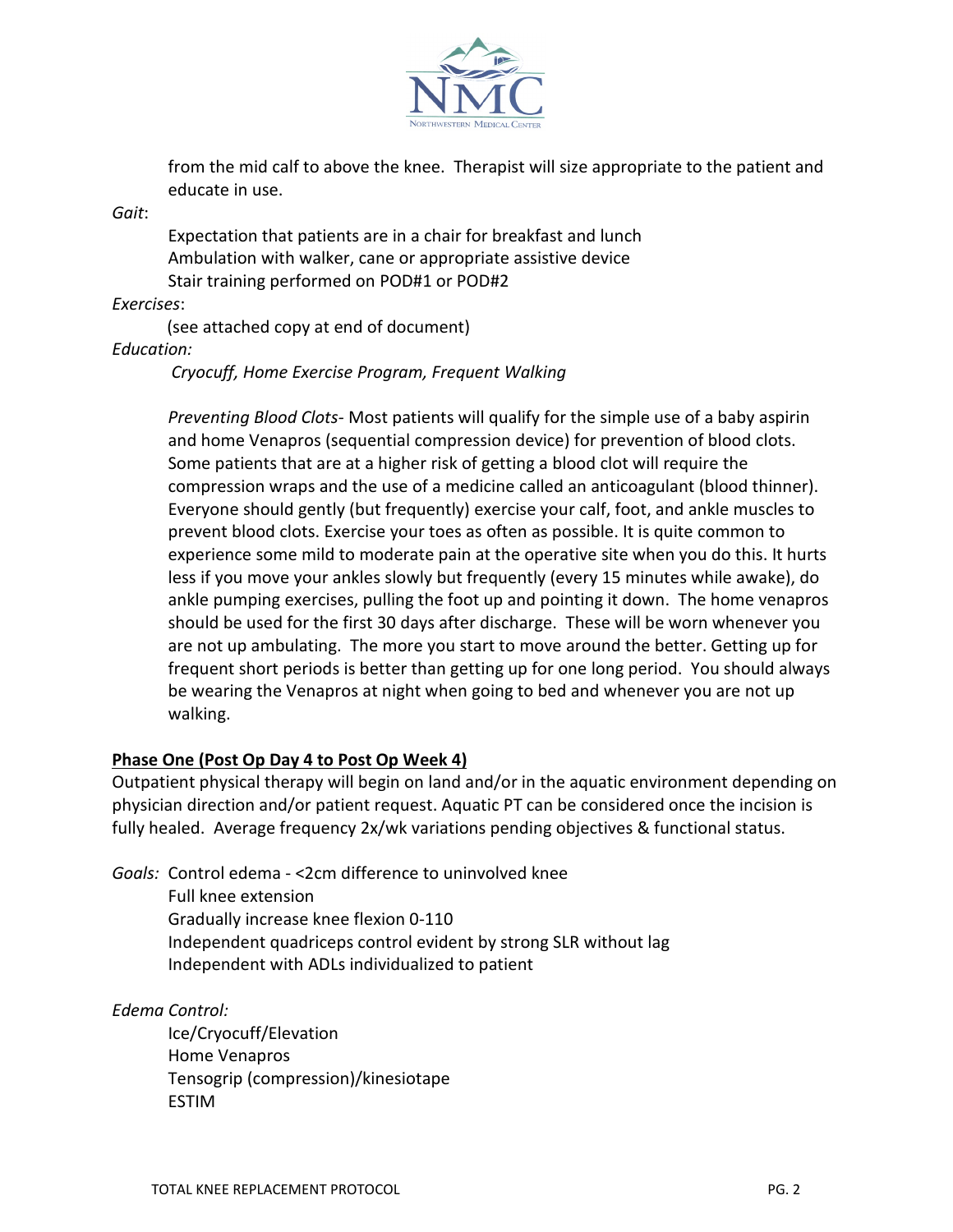

Aquatic Therapy

### *Dressing change:*

Aquacell AG dressing is removed at post op day 7-10 and then using good sterile technique, the wound is cleansed with an antiseptic and a new Aquacell AG dressing is re-applied with the knee in 30-40 degrees of flexion. Leave the dressing in place an additional 7 days and then leave open to air. If incision is still draining re- apply Aqua cell AG until no drainage. The dressing should always be applied with the knee in 30-40 degrees of flexion. Patients may shower but cover the dressing with plastic to keep the dressing dry. Patients should not soak in bathtub, hot tub or pool until incision is healed, at least 2 weeks after surgery. If the therapist or patient note wound problems such as progressive redness, pain, swelling, heat, and in particular drainage or fever, call the orthopedic office at (802) 524-8915

### *Gait:*

|            | Independent with ambulation without an antalgic gait with or without cane.<br>Independent negotiating stairs with or without an assistive device<br>Initial focus on household environment, progressed to community environment. |
|------------|----------------------------------------------------------------------------------------------------------------------------------------------------------------------------------------------------------------------------------|
| Exercises: | Progression of ROM as tolerated                                                                                                                                                                                                  |
|            | Bicycle (partial revolutions progressed to full revolutions)                                                                                                                                                                     |
|            | <b>Patellar Mobilizations</b>                                                                                                                                                                                                    |
|            | Progression of acute care home program (available at end of this                                                                                                                                                                 |
| document)  |                                                                                                                                                                                                                                  |
|            | Progressive Resisted Exercises, open/closed chain activities as tolerated                                                                                                                                                        |
|            | Functional strengthening                                                                                                                                                                                                         |

### **Phase Two Weeks 4 +**

Frequency 1-2x/wk to 1x/every other week with tapered frequency until goals are met or patient plateaus. (Average time 4–12 weeks). Documentation to justify variations pending objectives & functional status. NMC Physical Therapy will recommend that patients utilize our 'open gym' for continuation of non-skilled exercises developed by the therapist.

### *Goals:*

 $AROM > or = 0-120$  degrees MMT > or = 4+/5 LE strength with patient specific functional activities Good proprioception with patient specific functional activities Independent gait without an assistive device (if safety allows) on uneven surfaces Independent negotiation of stairs, reciprocal gait pattern without rail/cane if safe Independent driving if applicable

## *Exercises:*

Progressive Resistive Exercises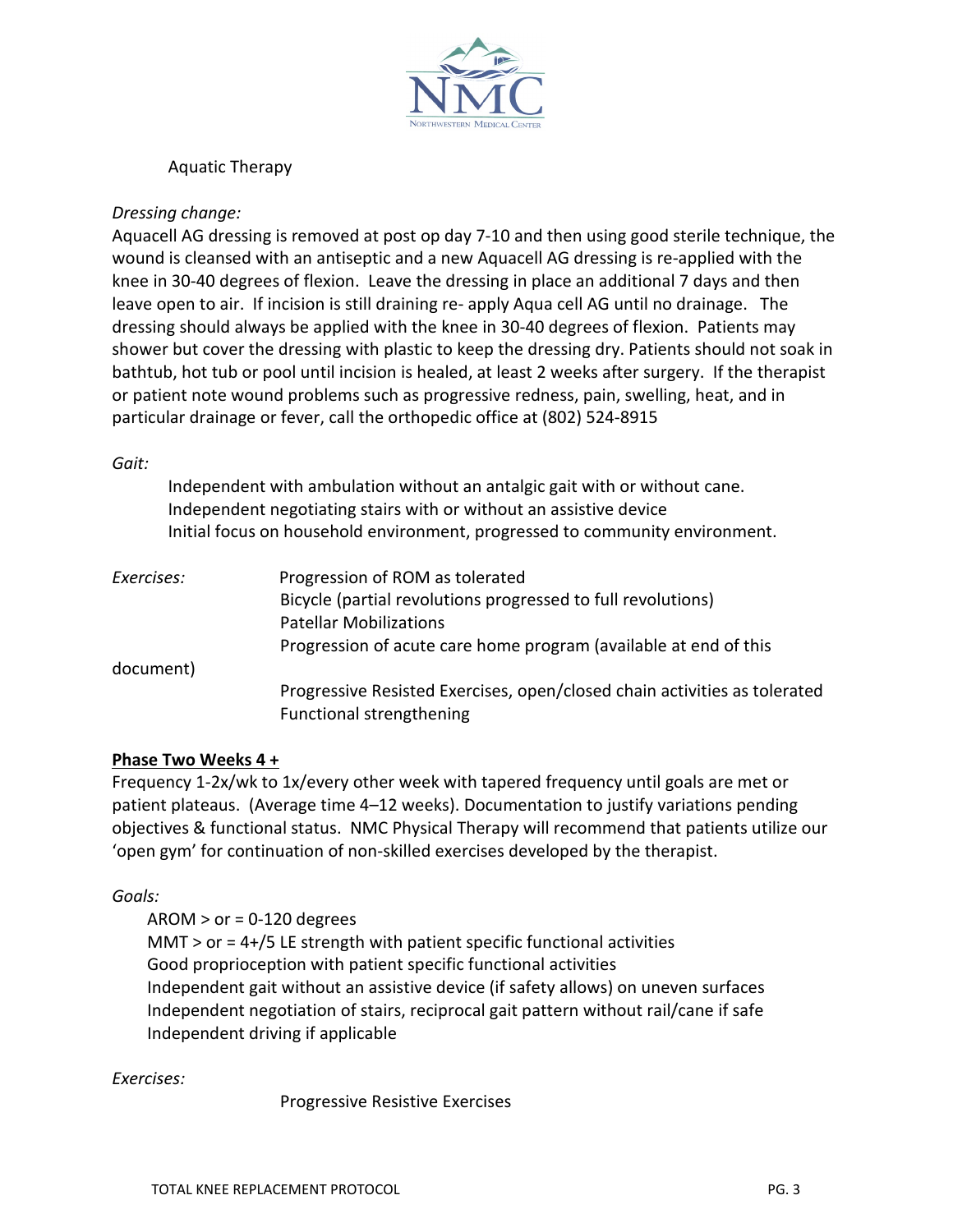

Functional Strengthening Proprioceptive Training/Neuromuscular Re-education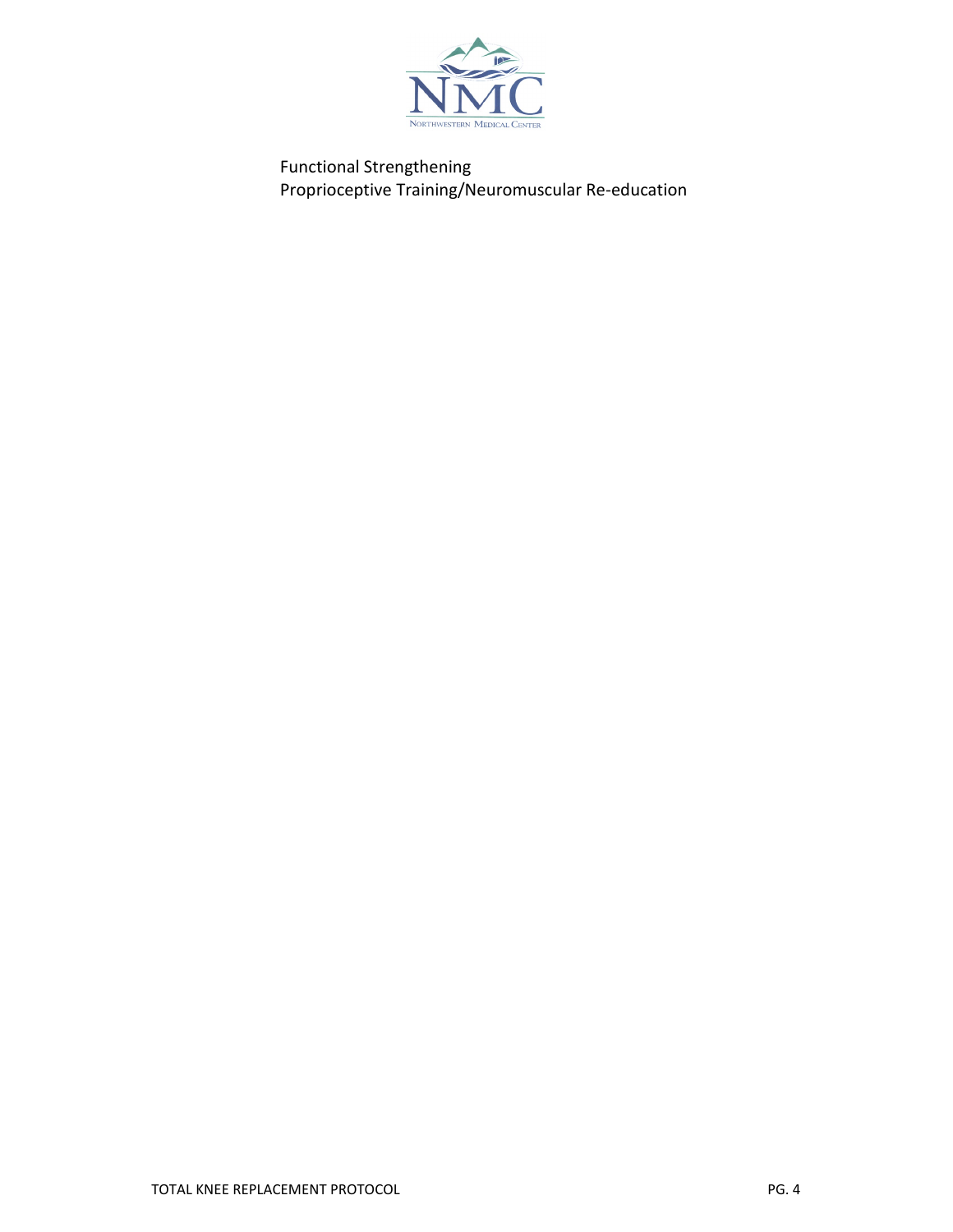

# **Acute Care Exercise Program that patient is discharged with:**



Quadricep Sets Supine Knee Flexion







Knee Flexion Lying Down Standing Terminal Knee Extension